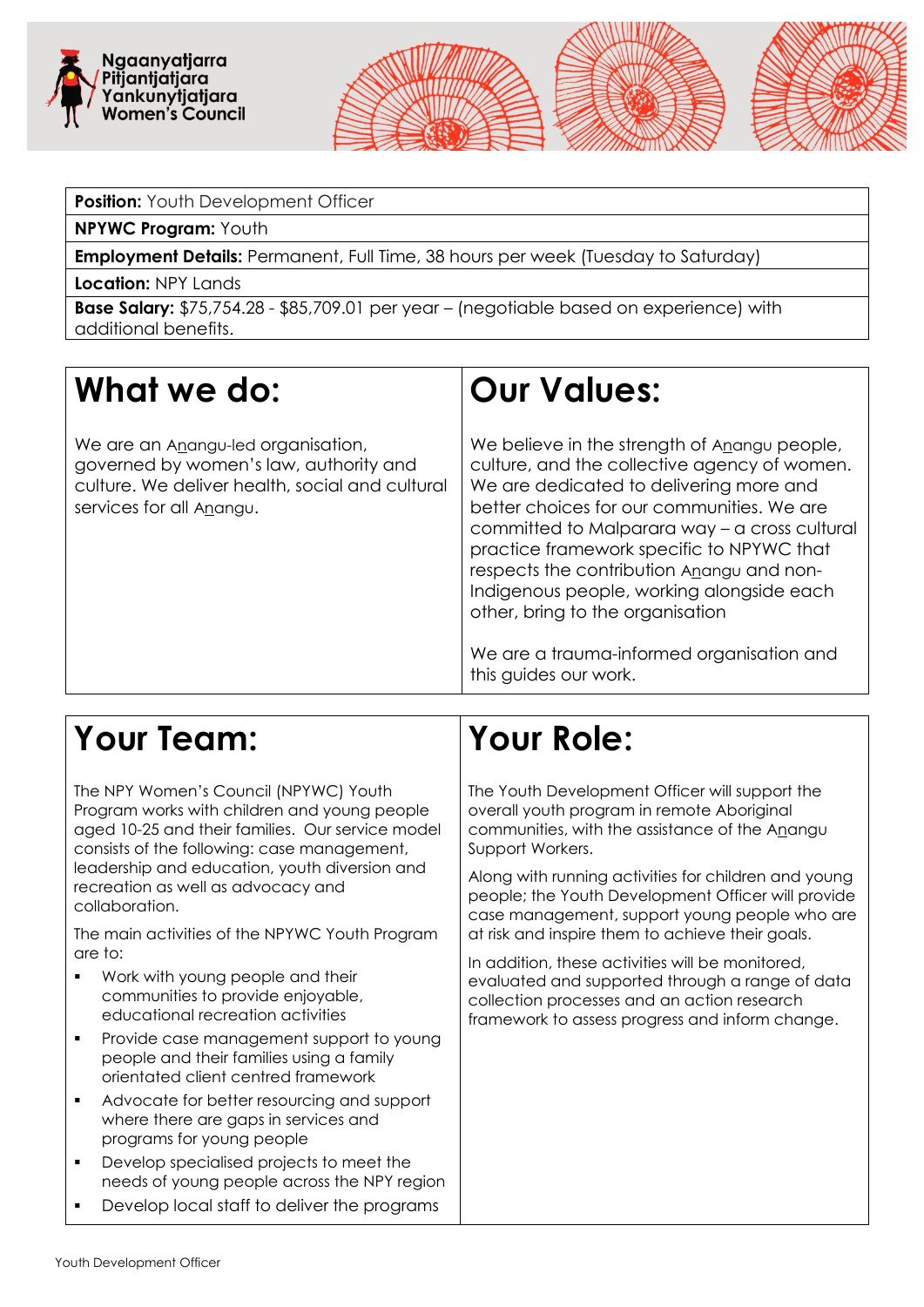



# **Your Responsibilities:**

- As part of our service model, deliver four recreational / diversionary activities and one educational session per week.
- Deliver a School Holiday Program in your community throughout the year (not required for a period of 2 weeks at Christmas and New Year).
- Provide case management support for young people in the region as per the NPYWC guidelines and Youth Program case management practices.
- **Provide a minimum of 1 case management interaction weekly per client.**
- Assist the Team Leader with organising 1 community action plan per year for your community.
- Assist and work with communities to identify the needs of young people and develop plans and strategies that address the recreational, social and emotional needs of young people in remote communities.
- Assist with the support and development of Anangu Support Workers by:
	- Working together in a weekly planning meeting to plan activities for the week.
	- Providing day to day on the job support to increase Anangu capacity and involvement in delivering activities and case management.
- Support the work of special project officers within the team to address social and emotional wellbeing of young people.
- **Provide the Youth Management team with feedback on the monitoring of services and programs,** and advocacy needs for young people.
- Maintain partnerships and networks with services and programs (e.g. local school, clinic, police, mental health services, and other services) and work together to address the needs of young people.
- Support the empowerment of young people and their families to speak at forums, events or meetings about issues that affect children and young people.
- Maintain program equipment and program assets to an acceptable standard.
- Prepare relevant reports; collect data for Communicare Database as required by the funding body within the specified time frame, as per the Service Agreement(s).

| <b>Skills and Experience:   Qualifications:</b>                                                                                                                                                                                         |                                                                                                                                                                                              |
|-----------------------------------------------------------------------------------------------------------------------------------------------------------------------------------------------------------------------------------------|----------------------------------------------------------------------------------------------------------------------------------------------------------------------------------------------|
| Good written and verbal communication skills.<br>$\blacksquare$<br>Ability to work co-operatively as part of a<br>٠<br>team.<br>Ability to work with minimal supervision<br>$\blacksquare$<br>including being able to plan and use time | Relevant tertiary qualifications in areas such as<br>Sports & Recreation, Youth Work, Social Work etc.<br>and/or previous experience in case management<br>and youth work or a related area. |
| effectively.<br>Good computer skills for the purpose of<br>٠                                                                                                                                                                            | <b>Remuneration:</b>                                                                                                                                                                         |
| documenting, reporting, etc.<br>Demonstrated ability to develop good<br>٠<br>working relationships across a range of sectors<br>and in a variety of settings.                                                                           | Base Salary: \$75,754.28 - \$85,709.01 per year<br>10% superannuation<br>Generous Leave Entitlements<br><b>Salary Packaging Benefits</b>                                                     |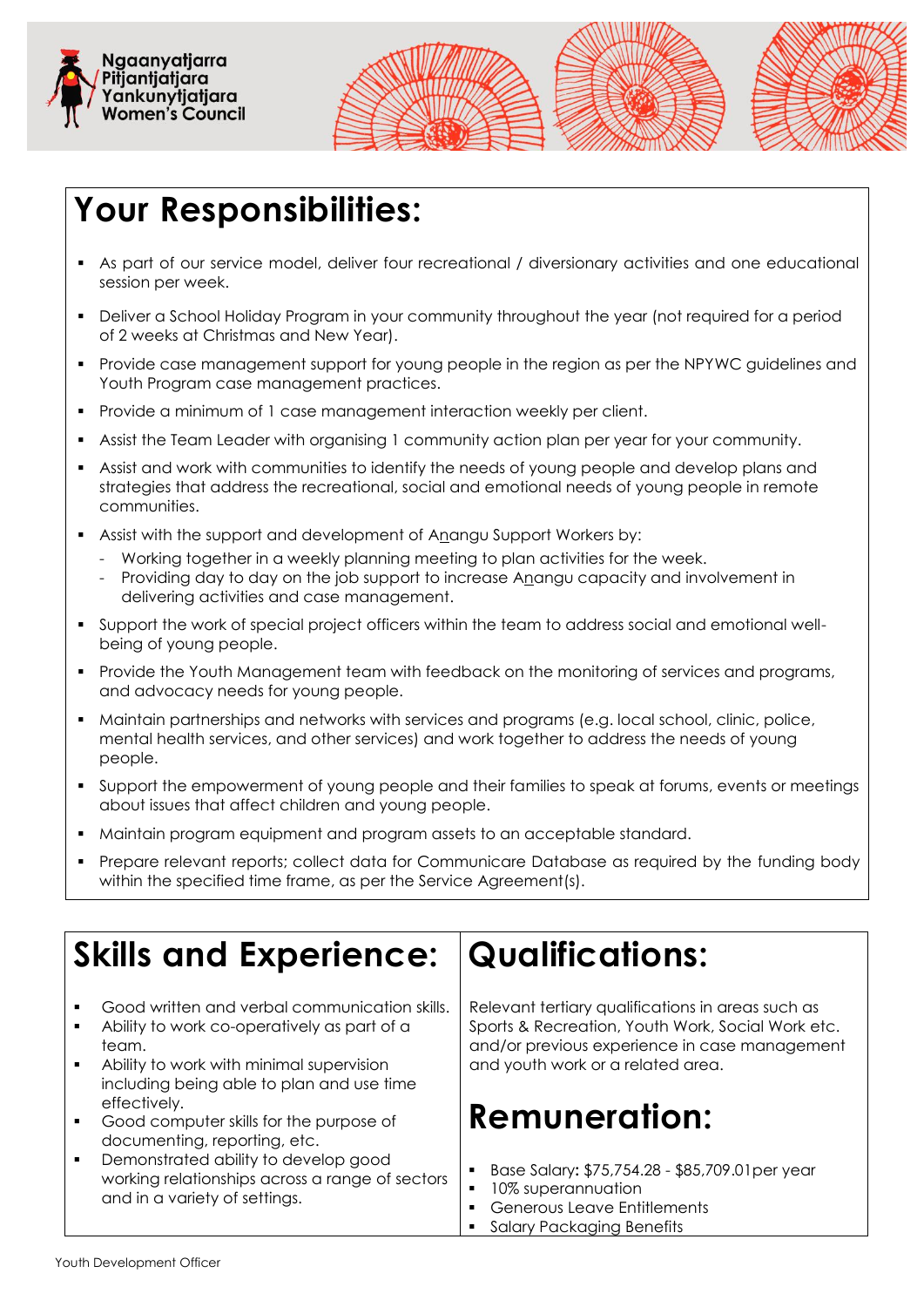



 Have demonstrated experience working with children and young people. Case management experience / skills (desirable) **Experience as a remote Youth Worker** (desirable). **Retention Bonus** 

#### **Employment Conditions:**

- Work in a manner consistent with NPYWC Values, Code of Conduct, Rules and advocacy positions.
- **Follow and work within NPYWC policies and procedures.**
- Be responsible and accountable for your own and others health, safety and wellbeing.
- If applicable, the employee will provide the highest standards of service to clients at all levels by modelling service excellence that meets the needs of clients and enhances the profile of NPYWC.
- Some positions will require working in remote communities for extended periods and out of hours' work requiring overnight absences.
- Remote positions include accommodation. Usually this is stand-alone accommodation, however from time to time, based on accommodation and service delivery demands, this situation may change and staff may be required to co-share a NPYWC leased or owned property.
- Every employee is required to have (or willing to obtain) a current and valid criminal history check, and if applicable, a Working with Children Check.
- We require some remote based and travelling staff to have a current Australian driver's licence.
- We require some remote based and travelling staff to be able to operate a manual 4WD vehicle or have a willingness to undertake training.
- All employees are required to have a First Aid certificate or have a willingness to undertake First Aid training.
- All employees are required to meet the relevant State and Territory mandatory vaccination requirements.
- A good level of health and fitness that matches the requirements of the role is required. If necessary NPYWC may require an employee to undergo a pre-employment medical assessment.

We are committed to building a respectful and inclusive workplace, appointing the best person for the role **and supporting diversity.** 

#### **All information will be held in the strictest of confidence.**

To find out more about this position, please contact Rosanne Martenstyn – Acting Youth Services Assistant Manager at [rosanne.martenstyn@npywc.org.au](mailto:rosanne.martenstyn@npywc.org.au) or visit <http://www.npywc.org.au/recruitment/> for more information about the role and what it's like to work for us.

#### **ACKNOWLEDGEMENT FOR RECEIPT OF POSITION DESCRIPTION**